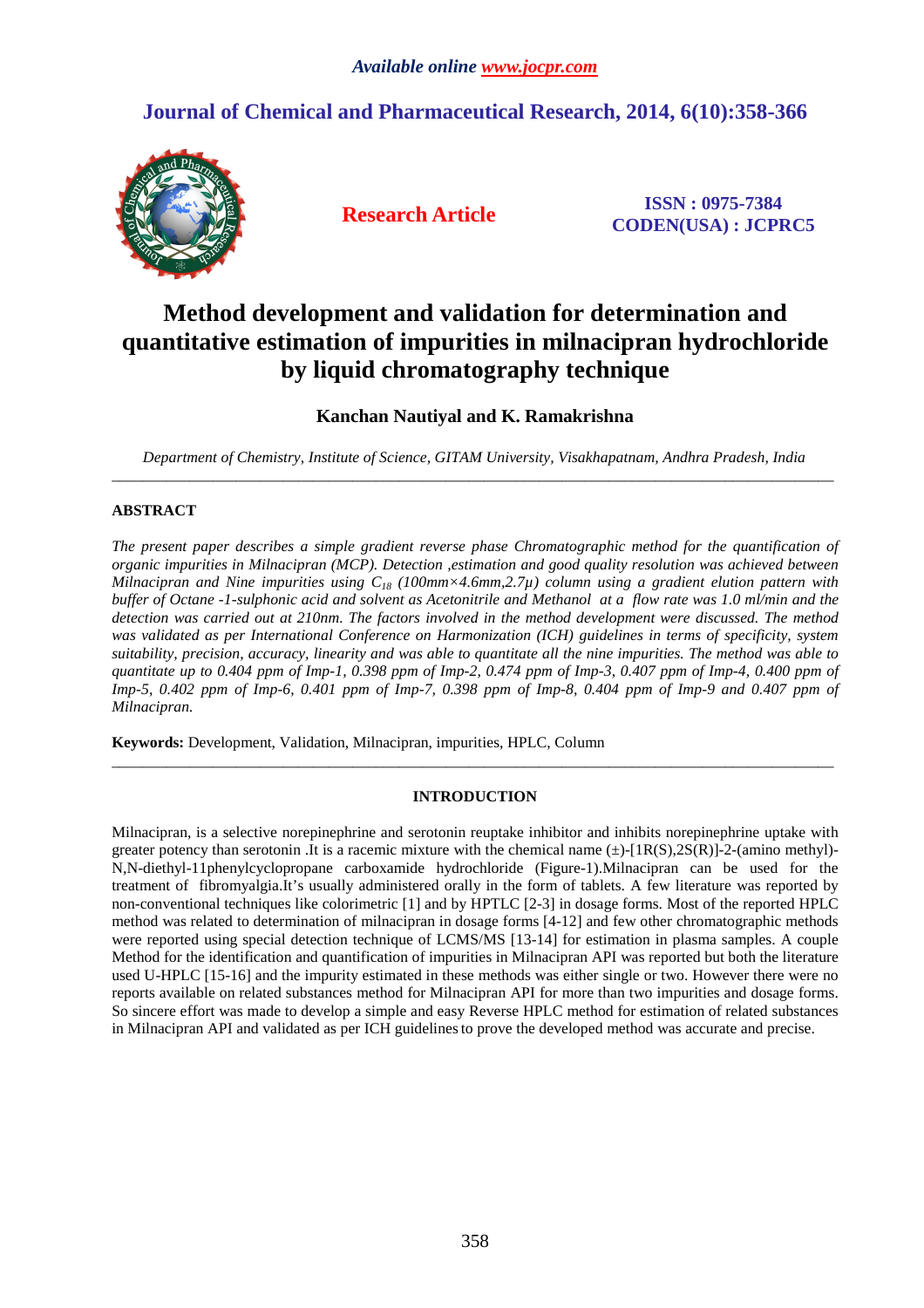**Figure 1: Structure of Milnacipran Hydrochloride** 

*\_\_\_\_\_\_\_\_\_\_\_\_\_\_\_\_\_\_\_\_\_\_\_\_\_\_\_\_\_\_\_\_\_\_\_\_\_\_\_\_\_\_\_\_\_\_\_\_\_\_\_\_\_\_\_\_\_\_\_\_\_\_\_\_\_\_\_\_\_\_\_\_\_\_\_\_\_\_*



## **EXPERIMENTAL SECTION**

Required Equipment's like HPLC (Agilent and shimadzu) equipped with auto sampler and photodiode array detector. Column C<sub>18</sub> (100x4.6mm, 2.7 $\mu$ ), Millipore filtration kit, mobile phase reservoir, sample filtration assembly and glass wares were used throughout the experiment.

#### **Chemicals and Solvents**

Milnacipran and impurities, viz. Imp-1, Imp-2, Imp-3, Imp-4, Imp-5, Imp -6, Imp-7 ,Imp-8 and Imp-9 were obtained from ShankoBiochem.Octane-1-sulphonic acid, methanol, Acetonitrile, Triethylamine,Sulphuric acid were obtained from Merck.

#### **Chromatographic Parameters**

Equipment: HPLC equipped with injector, Pump, UV/PDA detector and recorder Column:  $C_{18}$  (100 x 4.6, 2.7 $\mu$ ) Flow rate: 1.0 ml/min Wavelength: 210 nm Injection Volume: 10 µL Column Temperature: 40°C Run time: 75 mins. Auto sampler Temp: 10°C

Gradient Program:

| Time  | Mobile Phase $A(\% )$ | Mobile Phase $B(\%)$ |
|-------|-----------------------|----------------------|
| 0.00  | 85                    | 15                   |
| 2.00  | 85                    | 15                   |
| 18.00 | 80                    | 20                   |
| 50.00 | 48                    | 52                   |
| 52.00 | 48                    | 52                   |
| 63.00 | 25                    | 75                   |
| 65.00 | 85                    | 15                   |

## **Preparation of Mobile phase Buffer Preparation**

Weighed about 1.0 g of Octane-1-sulphonic acid sodium salt in 2000 ml of water, sonicate, and filtered through micron filter.

#### **Mobile Phase Preparations**

#### **Mobile Phase-A**

Mixed buffer solution and Acetonitrile in the ratio of 90:10, adjusted pH of the mixture to 2.3 with Sulphuricacid, sonicated to degas.

#### **Mobile Phase-B**

Mixed buffer solution, Acetonitrile and Methanol in the ratio of 25:60:15, sonicated to degas.

#### **Diluent**

Mixed Buffer solution and acetonitrile in the ratio of 90:10, adjusted pH of the mixture to 7.0 with dilute ammonia, sonicated to degas.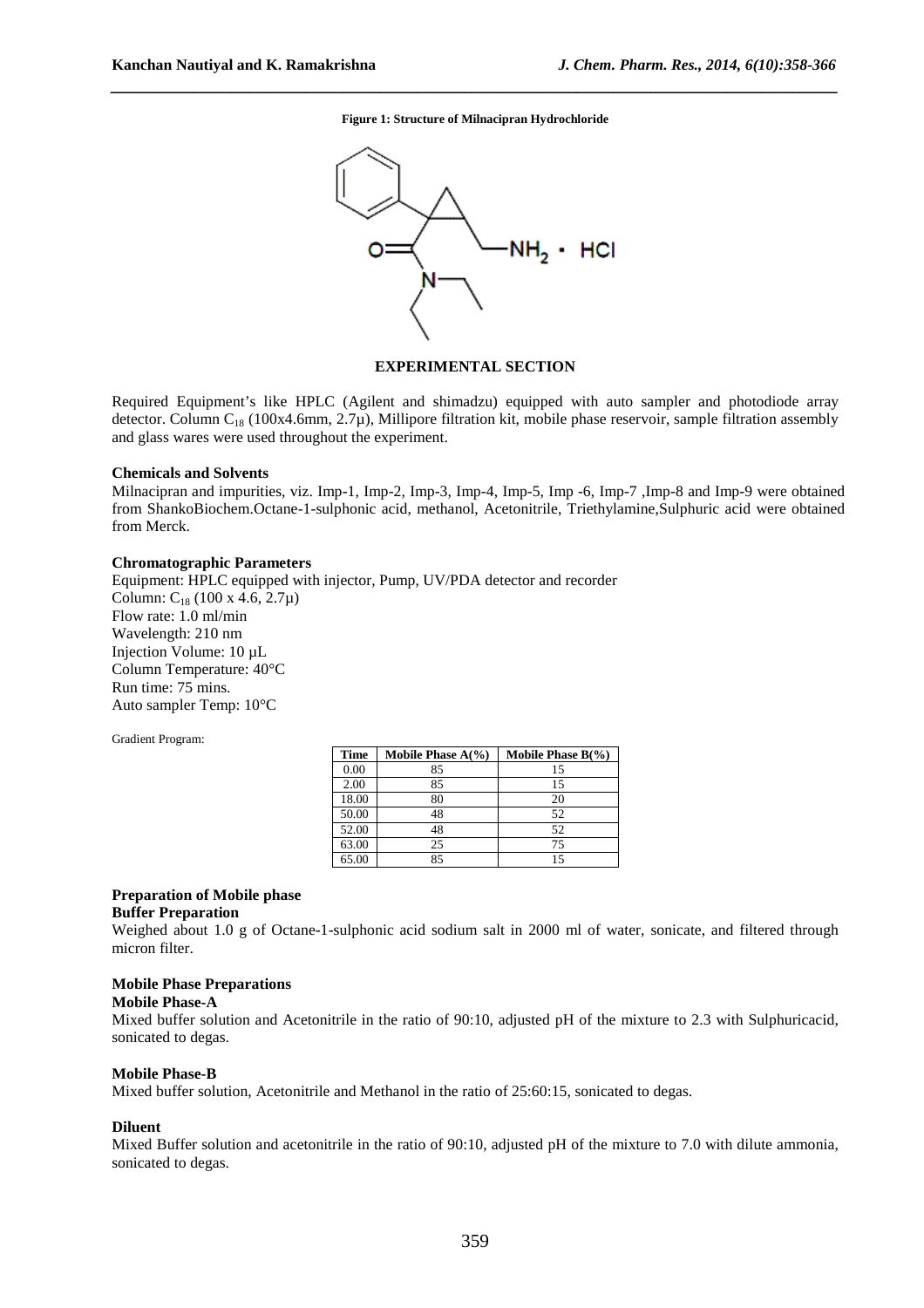## **Preparation of Solutions**

### **Stock Solution Preparation**

Weighed about 5 mg of Imp-6 standard in a 100 ml volumetric flask, add 5 ml of acetonitrile, sonicated and dilute to volume with diluent.

*\_\_\_\_\_\_\_\_\_\_\_\_\_\_\_\_\_\_\_\_\_\_\_\_\_\_\_\_\_\_\_\_\_\_\_\_\_\_\_\_\_\_\_\_\_\_\_\_\_\_\_\_\_\_\_\_\_\_\_\_\_\_\_\_\_\_\_\_\_\_\_\_\_\_\_\_\_\_*

## **System suitability Preparation**

Weighed accurately about 25 mg of Milnacipran Hydrochloride standard in a 25 ml volumetric flask, add 10 ml of diluent,sonicated,1ml of stock solution added, diluted to the volume with diluent.

## **Standard Solution Preparation**

Weighed about 75 mg Milnacipran standard in 100 ml volumetric flask dissolved and dilute to 100 ml with diluent. Further diluted 5.0 ml of this solution in 50 ml volumetric flask and diluted to volume with diluent, further diluted 1.0 ml of this solution in 50 ml volumetric flask and diluted to 50 ml with diluent.

## **Preparation of Test solution**

Weighed accurately about 50 mg of Milnacipran sample in 50 ml of volumetric flask dissolve and diluted to 50 ml with diluent.

## **METHOD VALIDATION**

The proposed method was validated as per ICH guidelines. The preparations were adopted as mentioned in experiment section.

## **System suitability and specificity**

System suitability was performed by injecting standard solution preparation in six times, and measured the system suitability parameters like theoretical plates, tailing factor and % RSD were evaluated, non-interference of blank and impurity peaks with the active peak and should be separated each other was proved by analyzing spiked solution with all impurities and all the results were well within the criteria and results compiled in Table-1, 2 and Figure-2, 3, 4 and 5.

#### **Table 1: Results of System Suitability study**

| <b>System Suitability</b>                                  |                           |                     |  |  |  |  |
|------------------------------------------------------------|---------------------------|---------------------|--|--|--|--|
| Parameter                                                  | <i><b>Observation</b></i> | Acceptance criteria |  |  |  |  |
| Tailing factor for MCP Peak                                | 1.23                      | NMT 2.0%            |  |  |  |  |
| % Relative standard deviation for six replicate injections | 1.34                      | NMT 5.0%            |  |  |  |  |
| Resolution between Imp-6 and Milnacipran Hcl               | 6.82                      | NLT 2.0             |  |  |  |  |

#### **Figure 2: Typical Chromatogram of Blank solution**

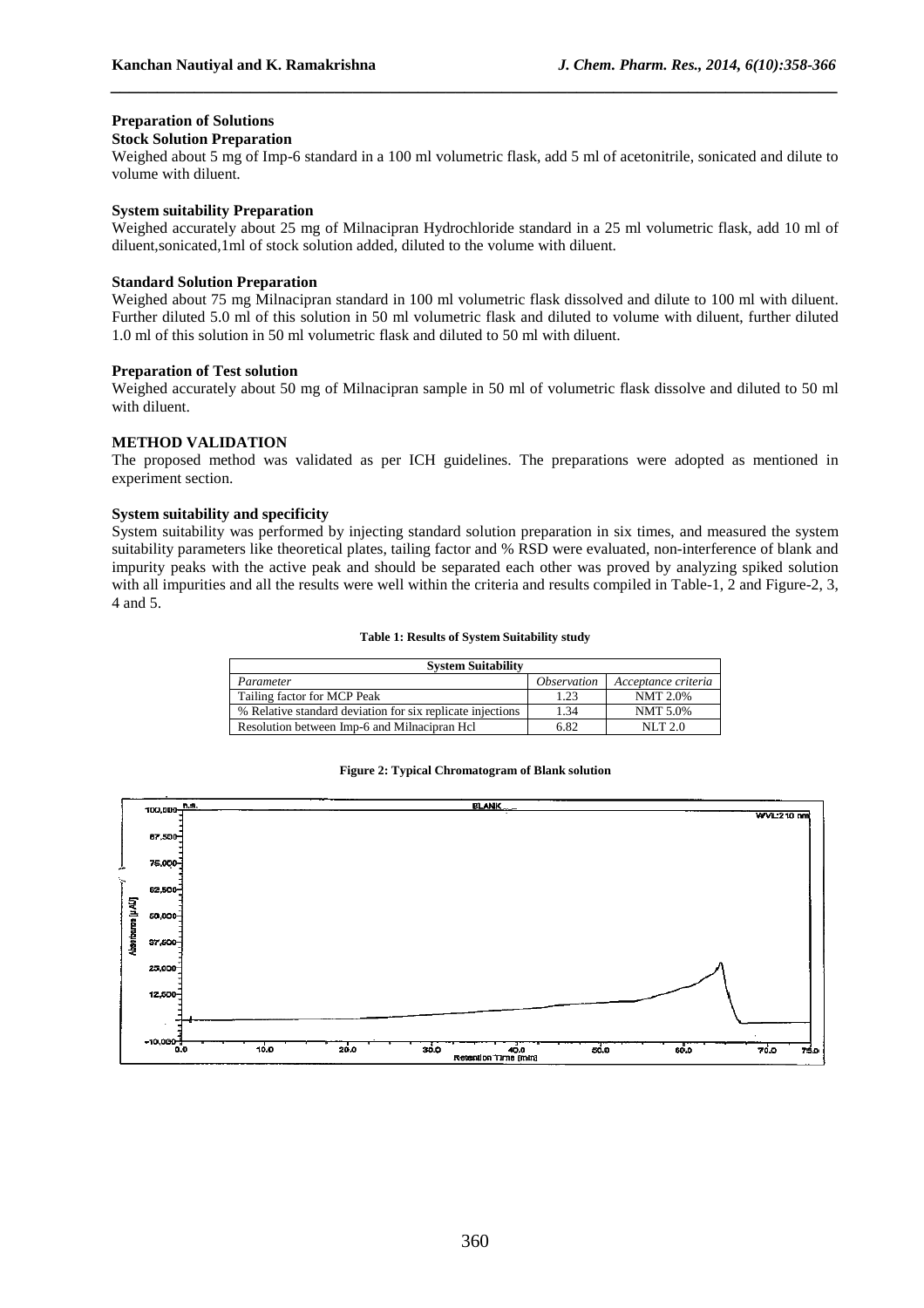| Analyte             | <b>Degradation Type</b> |        |           |           |           |            |  |  |
|---------------------|-------------------------|--------|-----------|-----------|-----------|------------|--|--|
| Impurity            | Acid                    | Alkali | Oxidative | Thermal   | Humidity  | Photolytic |  |  |
| Impurity-2          | 1.20                    | 4.3    | 0.21      | <b>ND</b> | ND.       | ND         |  |  |
| Impurity-3          | ND.                     | 0.17   | ND.       | <b>ND</b> | ND.       | ND         |  |  |
| Impurity-4          | ND.                     | ND.    | 0.10      | <b>ND</b> | <b>ND</b> | ND         |  |  |
| Impurity-5          | ND.                     | ND.    | 0.65      | <b>ND</b> | ND.       | ND         |  |  |
| Unknown at RRT 0.13 | ND.                     | ND.    | 0.15      | <b>ND</b> | ND.       | ND.        |  |  |
| Unknown at RRT 0.25 | ND.                     | 1.28   | ND.       | <b>ND</b> | <b>ND</b> | ND.        |  |  |
| Unknown at RRT 0.57 | ND.                     | ND.    | 0.90      | <b>ND</b> | ND.       | ND.        |  |  |
| Unknown at RRT 0.64 | ND.                     | ND.    | 0.17      | <b>ND</b> | ND.       | ND.        |  |  |
| Unknown at RRT 0.74 | ND.                     | 0.60   | ND.       | <b>ND</b> | ND.       | ND.        |  |  |
| Total Imp           | 1.18                    | 6.34   | 3.03      | NA        | <b>NA</b> | NA         |  |  |

**Table 2: Results of Specificity and forced degradation study data** 

*\_\_\_\_\_\_\_\_\_\_\_\_\_\_\_\_\_\_\_\_\_\_\_\_\_\_\_\_\_\_\_\_\_\_\_\_\_\_\_\_\_\_\_\_\_\_\_\_\_\_\_\_\_\_\_\_\_\_\_\_\_\_\_\_\_\_\_\_\_\_\_\_\_\_\_\_\_\_*

## **Figure 3: Typical Chromatogram of Specificity (Spiked) solution**





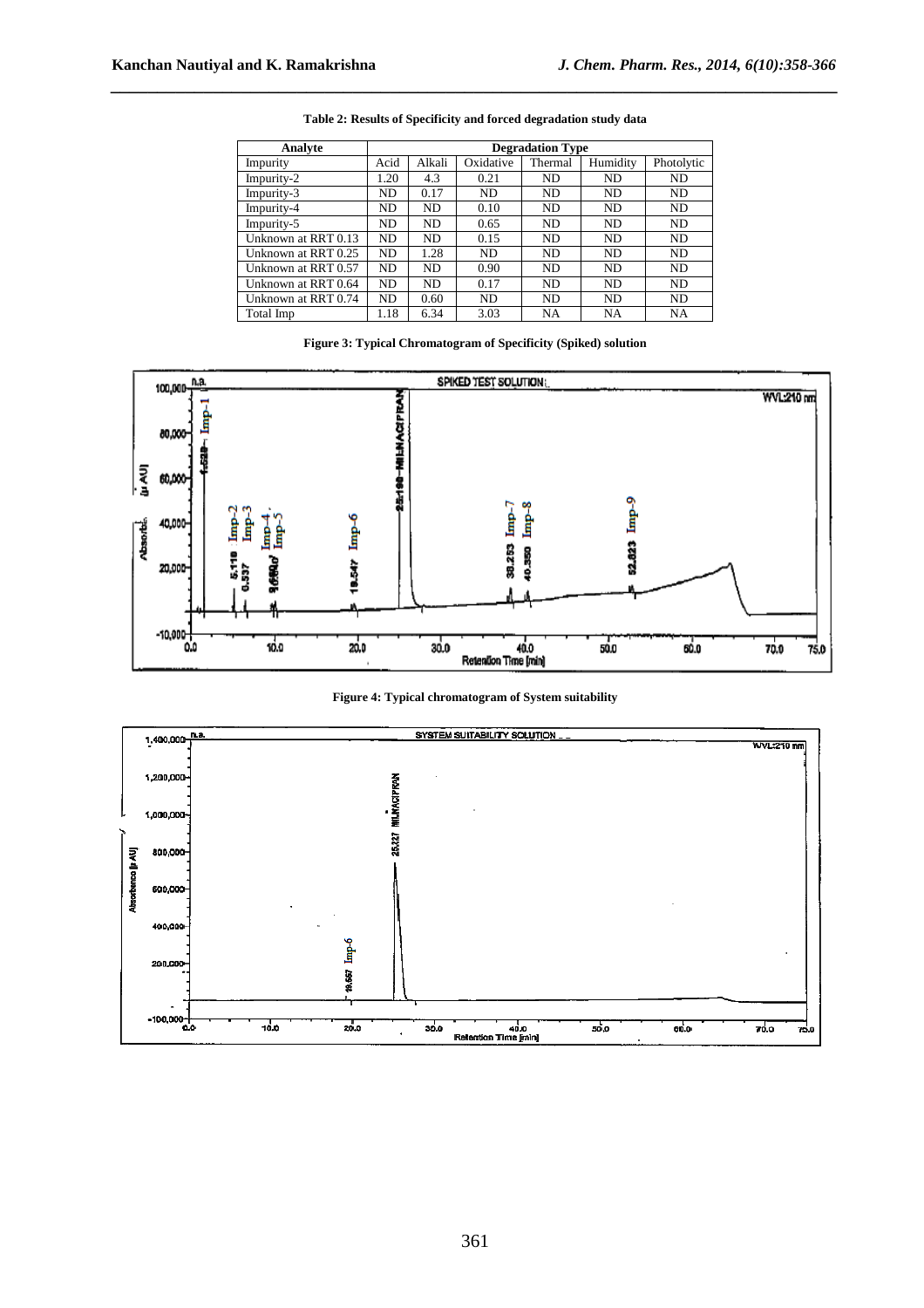### **Figure 5: Typical chromatogram of Forced Degradation**

*\_\_\_\_\_\_\_\_\_\_\_\_\_\_\_\_\_\_\_\_\_\_\_\_\_\_\_\_\_\_\_\_\_\_\_\_\_\_\_\_\_\_\_\_\_\_\_\_\_\_\_\_\_\_\_\_\_\_\_\_\_\_\_\_\_\_\_\_\_\_\_\_\_\_\_\_\_\_*



## **Limit of Detection and Quantification**

To determine the limit of detection and quantification, analyzed an appropriate number of diluted solutions of impurities and active, linearity graph was drawn, limit of detection and quantification was calculated from graph and levels in ppm are mentioned in Table-3 and Figure-6 & 7.

| Table 3: Results of Limit of Detection and Quantification Study |  |
|-----------------------------------------------------------------|--|
|-----------------------------------------------------------------|--|

| Peak Name   | LOD           |       | <b>LOO</b>    |       |  |
|-------------|---------------|-------|---------------|-------|--|
|             | Concentration | ppm   | Concentration | ppm   |  |
| $Imp-1$     | 0.001         | 0.003 | 0.001         | 0.008 |  |
| $Imp-2$     | 0.00          | 0.003 | 0.001         | 0.008 |  |
| $Imp-3$     | 0.001         | 0.006 | 0.002         | 0.018 |  |
| $Imp-4$     | 0.001         | 0.012 | 0.004         | 0.038 |  |
| $Imp-5$     | 0.001         | 0.001 | 0.002         | 0.017 |  |
| Imp-6       | 0.001         | 0.009 | 0.003         | 0.027 |  |
| $Imp-7$     | 0.001         | 0.003 | 0.001         | 0.01  |  |
| $Imp-8$     | 0.002         | 0.017 | 0.005         | 0.052 |  |
| Imp-9       | 0.001         | 0.014 | 0.004         | 0.042 |  |
| Milnacipran | 0.001         | 0.01  | 0.003         | 0.032 |  |

#### **Figure 6: Typical Chromatogram of Limit of Detection**

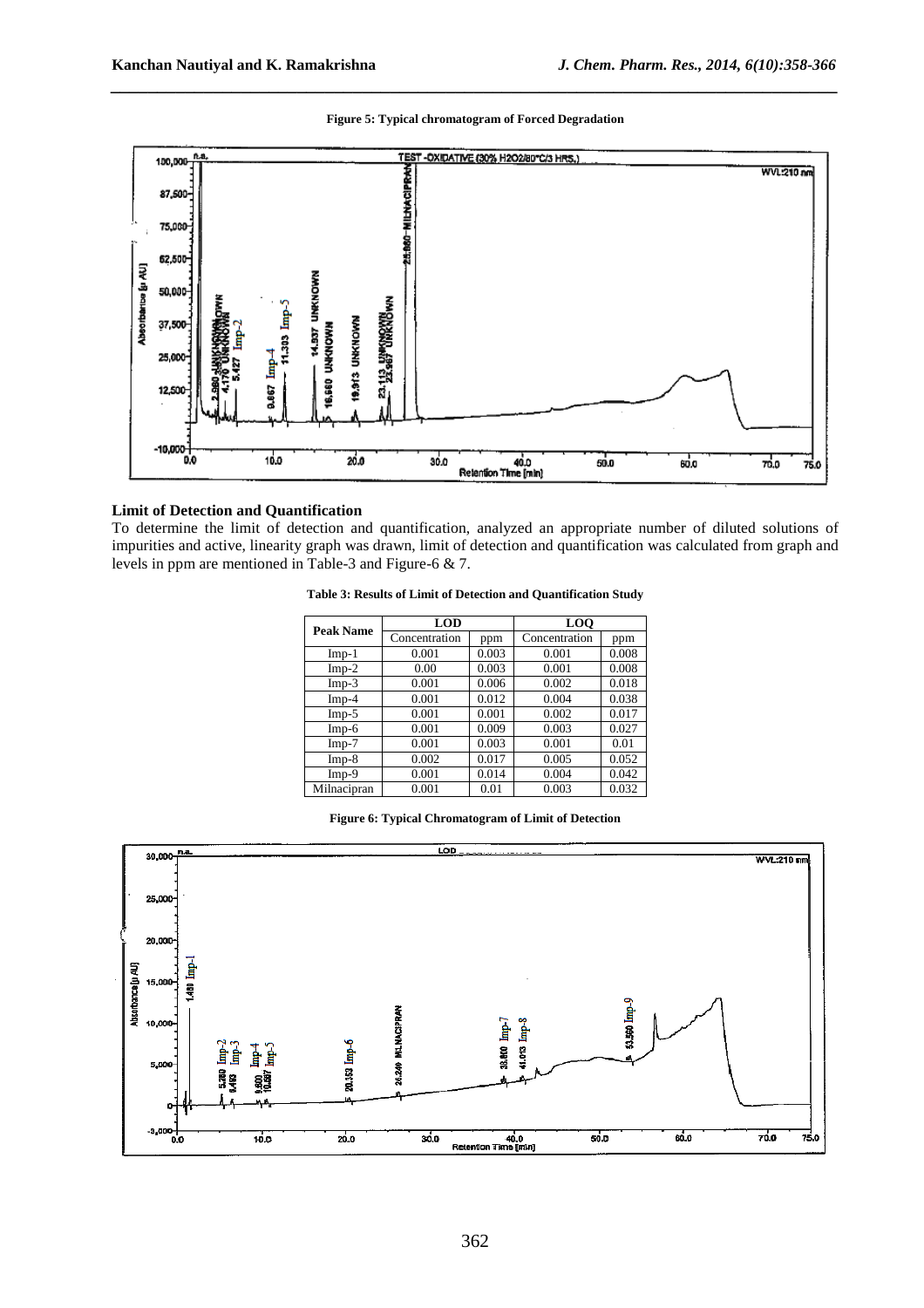

*\_\_\_\_\_\_\_\_\_\_\_\_\_\_\_\_\_\_\_\_\_\_\_\_\_\_\_\_\_\_\_\_\_\_\_\_\_\_\_\_\_\_\_\_\_\_\_\_\_\_\_\_\_\_\_\_\_\_\_\_\_\_\_\_\_\_\_\_\_\_\_\_\_\_\_\_\_\_*



## **Linearity**

Linearity study was performed by preparing spiked solution of impurities and Milnacipran over the range of LOQ to 150% of specification level concentration. The area response was calculated and linearity graph derived and its slope, intercept and correlation coefficient was calculated and well within the acceptance criteria of 0.997 which indicates the method is linear in nature and results were compiled in Table-4 and representative chromatograms and graphs were highlighted Figure-8 & 9.





#### **Table 4: Results of Linearity and Range Study**

| <b>Results</b> | <b>Concentration</b><br>(ppm) | <b>Slope</b> | Intercept | <b>Correlation</b><br>Coefficient | <b>Residual sum of squares</b> |
|----------------|-------------------------------|--------------|-----------|-----------------------------------|--------------------------------|
| $Imp-1$        | 0.404-2.271                   | 141957       | 1887      | 0.99995                           | 4808097                        |
| $Imp-2$        | 0.398-2.236                   | 34358        | $-3.74$   | 0.99998                           | 139165                         |
| $Imp-3$        | 0.474-2.669                   | 18400        | $-173$    | 0.99994                           | 128921                         |
| $Imp-4$        | 0.407-2.289                   | 20675        | $-57$     | 0.99998                           | 38552                          |
| $Imp-5$        | 0.400-2.248                   | 28180        | 12        | 0.99999                           | 49907                          |
| $Imp-6$        | $0.402 - 2.260$               | 34979        | $-239$    | 0.99996                           | 261456                         |
| $Imp-7$        | 0.401-2.258                   | 60141        | 68        | 0.99999                           | 202980                         |
| $Imp-8$        | 0.398-2.236                   | 43055        | $-246$    | 0.99995                           | 426400                         |
| $Imp-9$        | 0.404-2.270                   | 62128        | $-295$    | 0.99999                           | 229266                         |
| Milnacipran    | 0.407-2.289                   | 32188        | $-333$    | 0.99993                           | 379020                         |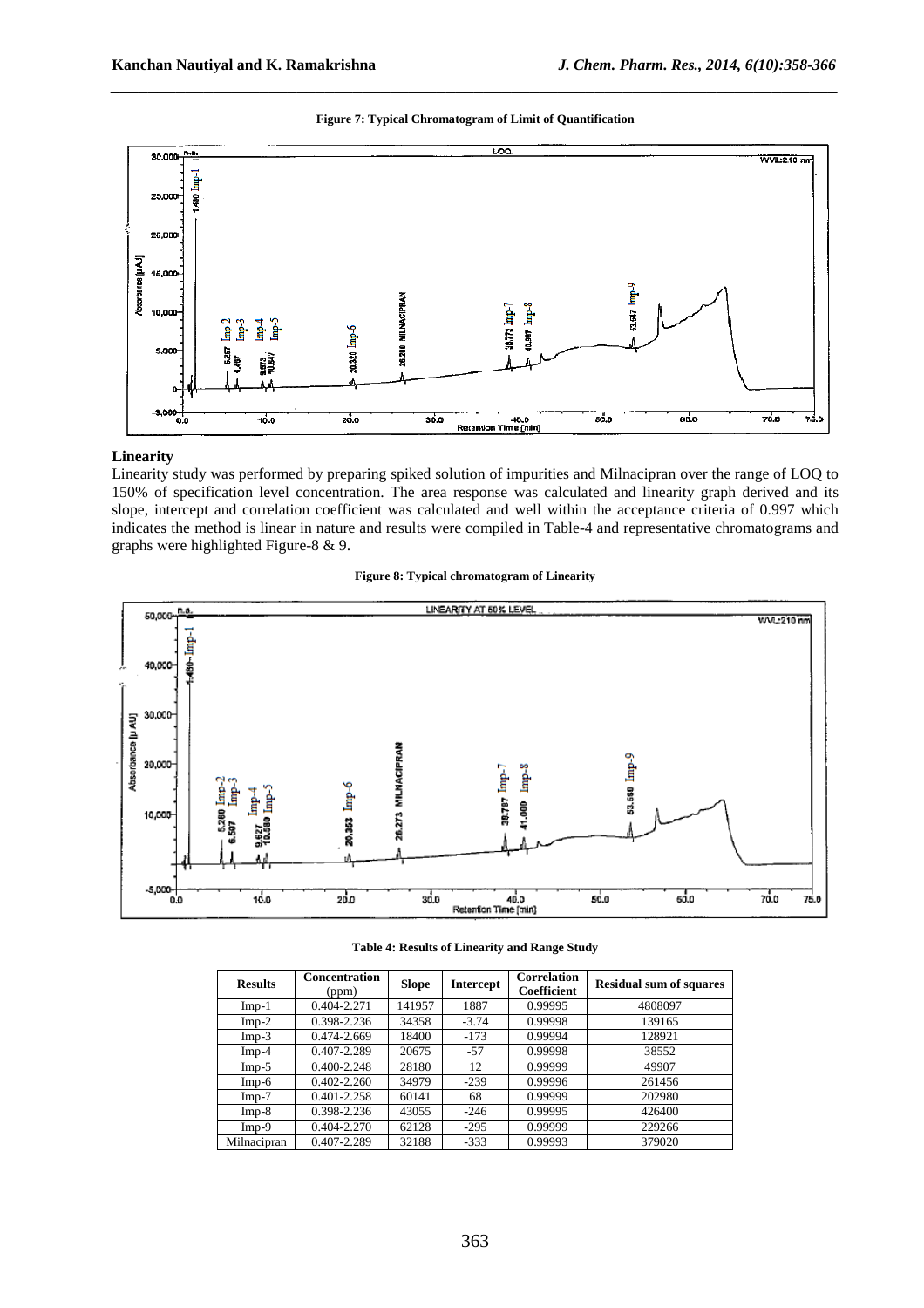

#### **Figure 9: Linearity Curve of Milnacipran and its impurities**

*\_\_\_\_\_\_\_\_\_\_\_\_\_\_\_\_\_\_\_\_\_\_\_\_\_\_\_\_\_\_\_\_\_\_\_\_\_\_\_\_\_\_\_\_\_\_\_\_\_\_\_\_\_\_\_\_\_\_\_\_\_\_\_\_\_\_\_\_\_\_\_\_\_\_\_\_\_\_*

## **Precision**

## **System Precision**

System precision was performed by injecting standard solution preparation in six replicates, the area response and % RSD were calculated and results were compiled and found well within the acceptance criteria.

#### **Method precision**

This experiment was performed by injecting six test preparations as per methodology of single batch and determined the organic impurities of the same, percentage and relative standard deviation of organic impurities of the results were calculated and results were compiled and results indicates the precision of the developed method.

## **Intermediate Precision (Ruggedness)**

To demonstrate the reproducibility of the method, performed by injecting six test preparations for variability of instrument, column, day and analyst and determined the organic impurities of the same, percentage and relative standard deviation of the results of organic impurities were calculated and results were compiled and results indicates the ruggedness of the method.

## **Accuracy Study (Recovery Study)**

Accuracy of the analytical method was performed by spiking known quantities of all impurities (at LOQ ,100% and 150% level of specification level concentration) to test sample in triplicate preparations and recovery was calculated and well within the acceptance criteria of 85% to 115% and shows the method is accurate and precise. The results of recovery study were compiled in Table-5 and Figure-10.

| Level | Imp-1      | $Imp-2$ | Imp-3  | $Imp-4$ | $Imp-5$ | $Imp-6$ | $Imp-7$ | $Imp-8$ | $Imp-9$ |
|-------|------------|---------|--------|---------|---------|---------|---------|---------|---------|
|       | % Recovery |         |        |         |         |         |         |         |         |
| LOO   | 103.39     | 99.41   | 99.30  | 101.55  | 93.58   | 101.0   | 91.02   | 99.58   | 103.05  |
| 100%  | 101.45     | 101.56  | 101.37 | 101.59  | 103.43  | 101.95  | 98.63   | 101.36  | 101.9   |
| 150%  | 101.38     | 101.54  | 101.91 | 101.75  | 102.69  | 101.92  | 99.03   | 101.45  | 101.09  |

| Table 5: Results of Accuracy study. |  |  |
|-------------------------------------|--|--|
|-------------------------------------|--|--|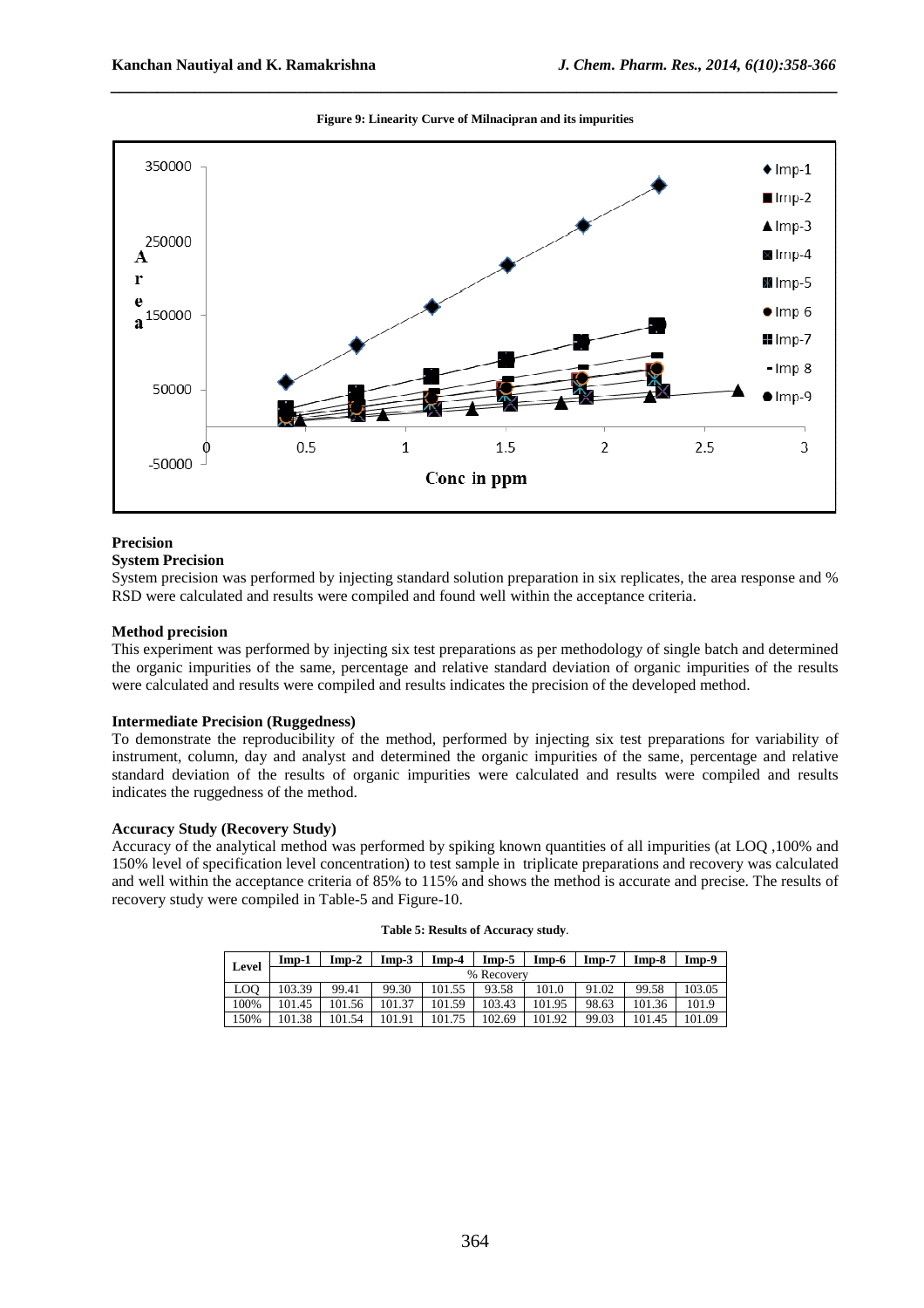**Figure 10: Typical chromatogram of Accuracy study** 

*\_\_\_\_\_\_\_\_\_\_\_\_\_\_\_\_\_\_\_\_\_\_\_\_\_\_\_\_\_\_\_\_\_\_\_\_\_\_\_\_\_\_\_\_\_\_\_\_\_\_\_\_\_\_\_\_\_\_\_\_\_\_\_\_\_\_\_\_\_\_\_\_\_\_\_\_\_\_*



#### **Stability of Analytical solution**

Standard, Test and spiked test solution was prepared as per methodology and stored at 10°C, these solutions injected at regular intervals for 48 hours, % difference of analyte peak area for standard and test solutions with that of initial and all were within the limit of  $\pm 2$  and solution stability was established up to 12 hours.

#### **Robustness**

The Robustness of analytical method was established by demonstrating its reliability against deliberate changes in chromatographic condition and impact on system suitability parameters were monitored and the values are well within the acceptance criteria.

## **RESULTS AND DISCUSSION**

The mobile phase consisting of mixture of buffer: Methanol : Acetonitrile of various ratio with gradient program of elution, at 1ml/min flow rate was optimized to which gave well Seperation of all impurities, uv absorption pattern shows the all the nine impurities and Milnacipran were absorbed appreciably at 210 nm, so this wavelength was selected as a detection wavelength for analysis, to maintain the sharpness of impurities peak ,the column temperature was maintained 40°C ,as analytical solution has stability variation on storage, so sampler temperature condition was kept as 10°C. The retention times for Milnacipran and nine impurities were 25.1 min,1.52 min,5.10 min,6.50 min,9.60 min,10.0 min,19.50 min,38.2 min,40.3 min and 52.8 min respectively. The proposed method was successfully applied to identification and quantification of impurities in Milnacipran.

The method validation was performed, specificity results was reflecting there was no interference of blank and its impurities with Milnacipran. The LOD for impurities were in the range of 0.003 to 0.017 ppm and LOQ for impurities compound were in the range of 0.40 to 0.480 ppm and linearity and range was in the range of 0.40 to 2.70 ppm.The robustness study results was included as method precision which has results of 0.20 to 0.60% RSD and intermediate precision result were 0.05 to 0.75 % RSD.The recovery of all impurities proposed method was studied and results were in the range 90.5-104%.In the proposed study,a simple analytical method was developed for quantifying all the nine impurities in Milnacipran and validated as per ICH guide lines. Statistical analysis proved that method was accurate, precise and reproducible.

## **CONCLUSION**

The reverse phase HPLC method was optimized and established for appropriate shapes and resolutions of Milnacipran and its Nine impurities and method was validated, based on validation results and interpretation of values, it was concluded that this RP HPLC was simple, accurate and precise and method presented in this paper can be successfully used for routine monitoring and quantification of Impurities in Milnacipran Hydrochloride..

#### **Acknowledgment**

The authors are highly thankful to Gitam University for providing opportunity to carry this research work.